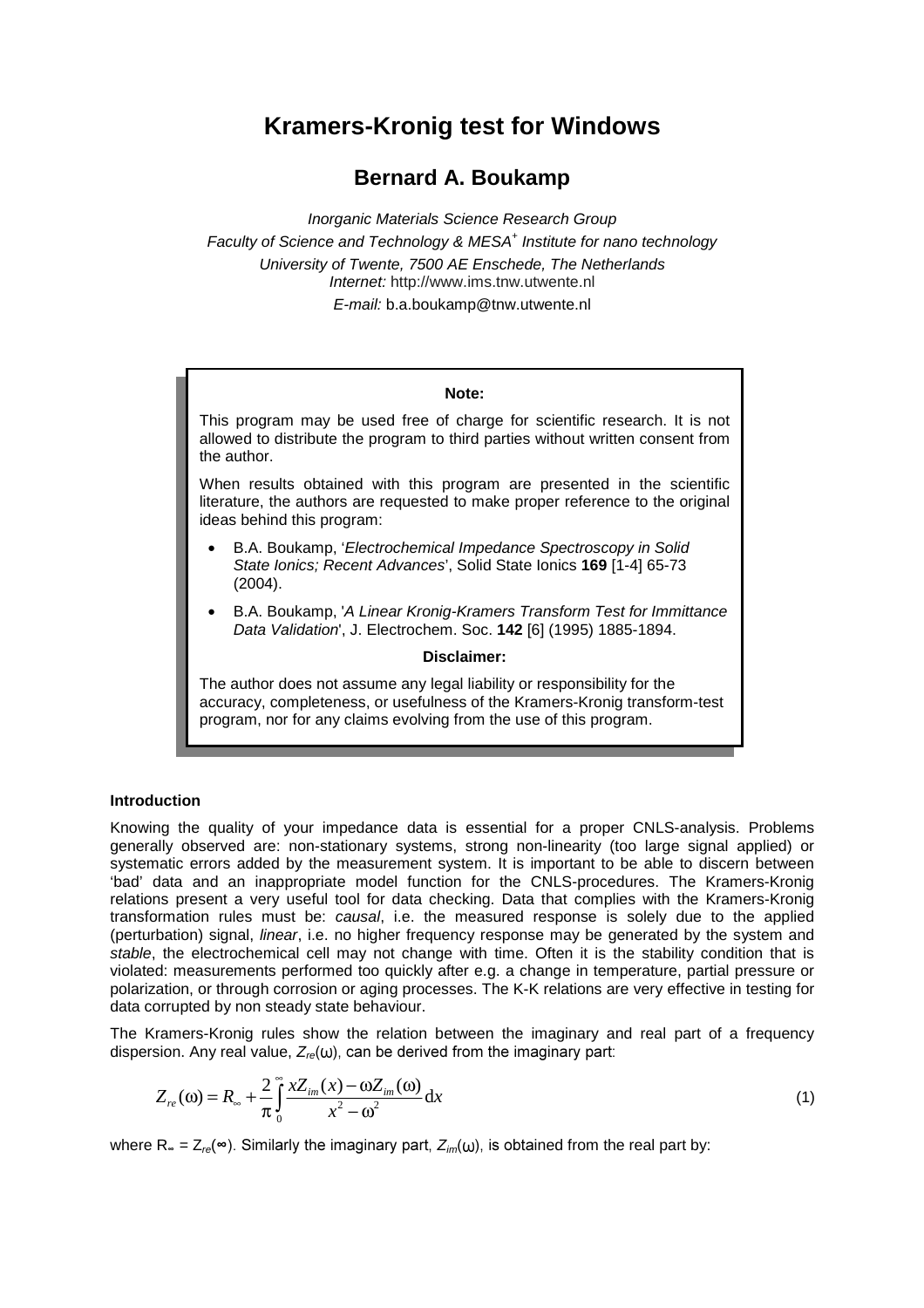$$
Z_{im}(\omega) = \frac{2\omega}{\pi} \int_{0}^{\infty} \frac{Z_{re}(x) - Z_{re}(\omega)}{x^2 - \omega^2} dx
$$
 (2)

The major problem with applying the K-K rules is the need for a zero to infinite frequency range, which is an experimental impossibility. Extrapolations need the assumption of specific models and thus are less generally applicable.

A new route has recently been proposed by the author. In this method a series connection of parallel -(*RC*) circuits was used to model the data set, see Figure 1. The *M* time constants associated with the RC circuits,  $\tau_k = R_k C_k$ , are fixed and logarithmically spaced over the inverse  $\omega$  range, with:

The subscript 1 refers to the first frequency of the data

$$
\tau_1 = \omega_1^{-1} , \quad \tau_M = \omega_N^{-1}
$$
 (3)



*Figure 1. Arrangement of –(RC)- circuits used in the Kramers-Kronig compliance test.* 

set and *N* to the last frequency, with *M*<*N*. In this case the simulated impedance is represented by:

$$
Z(\omega_i) = R_{\infty} + \sum_{k=1}^{M} R_k \left\{ \frac{1}{1 + \omega_i^2 \tau_k^2} - j \frac{\omega_i \tau_k}{1 + \omega_i^2 \tau_k^2} \right\}
$$
(4)

Fitting this model to the original data set only requires solving the linear set of equations in *Rk*-values. The basic idea is that each –(*RC*)- circuit is Kramers-Kronig transformable, hence the entire circuit is KK-transformable. When this circuit can be fitted, within reasonable accuracy, to the data set, then the data set must be KK-transformable. Deviation from KK-compliance is most easily monitored in the residuals plot where the relative differences, ∆*re,i* and ∆*im,i*, between the data and its KK-compliant fit are plotted versus log(frequency):

$$
\Delta_{re,i} = \frac{Z_{re,i} - Z_{re}(\omega_i, a_k)}{|Z(\omega_i, a_k)|}, \ \Delta_{im,i} = \frac{Z_{im,i} - Z_{im}(\omega_i, a_k)}{|Z(\omega_i, a_k)|}
$$
(5)

For KK-compliant data only a noise distribution around the frequency axis should be observed. A clear trace around the frequency axis indicates that the data is corrupted. (see Figure 6 below)

For further detailed information see: B.A. Boukamp, *J.Electrochem.Soc.* **142** (1995) 1885.

#### **Starting the program**

It is convenient to place either a shortcut on the Desktop or in the 'Office toolbar'. After start up the program will show the following window, Figure 2:

| Kramers-Kronig Test<br>File Graphics KK-Transform Help |                    |  | $\underline{\Box} \Box \underline{\times}$ |
|--------------------------------------------------------|--------------------|--|--------------------------------------------|
| $\textbf{a}$ of $\textbf{a}$                           | ユ<br>$\frac{1}{2}$ |  | ĥ                                          |
|                                                        |                    |  |                                            |
|                                                        |                    |  |                                            |
|                                                        |                    |  |                                            |
|                                                        |                    |  |                                            |
|                                                        |                    |  |                                            |
|                                                        |                    |  |                                            |
|                                                        |                    |  |                                            |
|                                                        |                    |  |                                            |
|                                                        |                    |  |                                            |
|                                                        |                    |  |                                            |
|                                                        |                    |  |                                            |
|                                                        |                    |  |                                            |
|                                                        |                    |  | h.                                         |

*Figure 2. Opening window for the Kramers-Kronig test program.*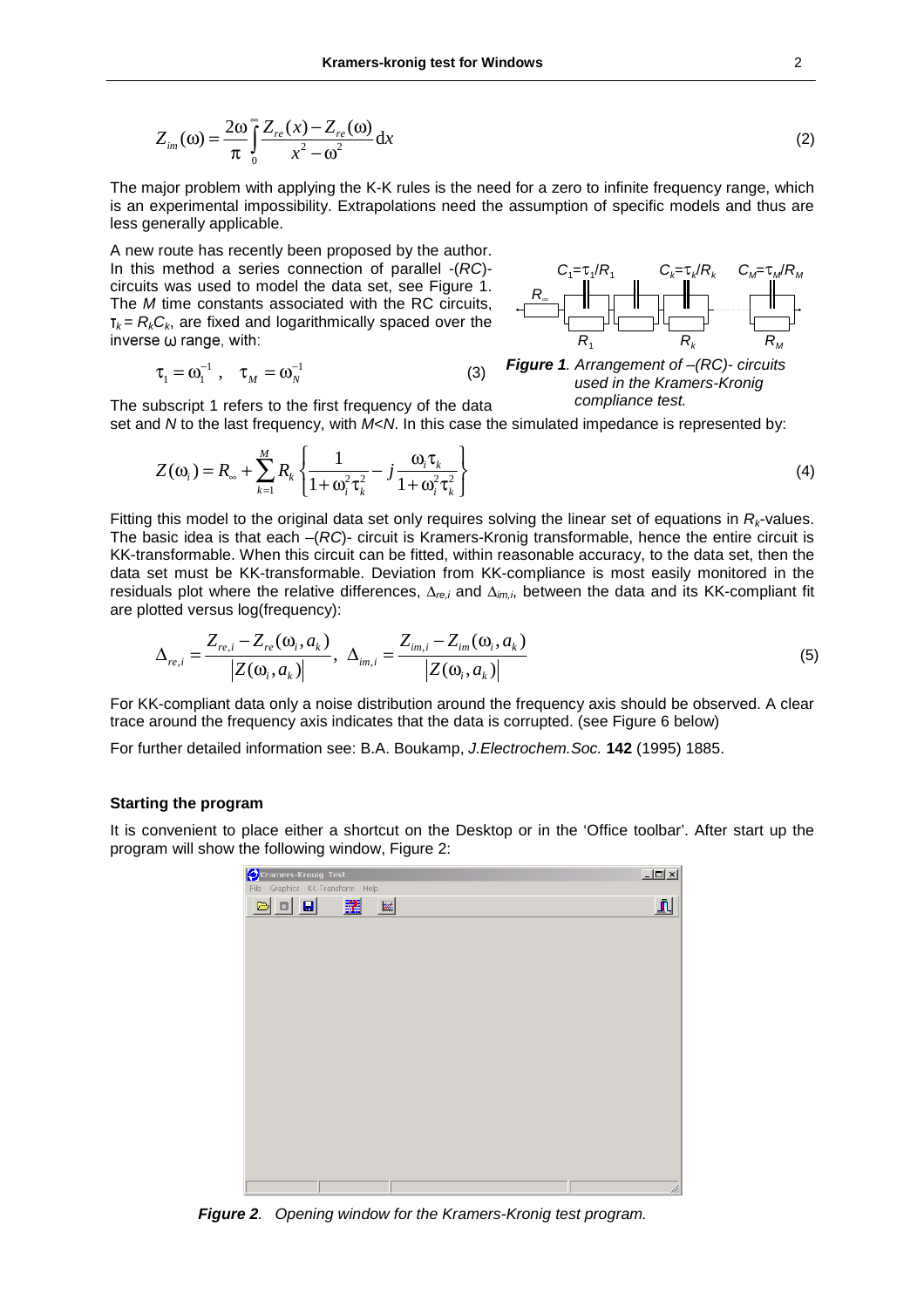The top shows the program name, followed by the menu toolbar. Next is the speed-button toolbar. At the bottom information fields are shown. The large grey area is for the graphics. As soon as a data file has been read its frequency dispersion will be presented in the current representation mode, see Figure 3. Impedance is the default representation at start up.

#### **Speed button toolbar:**

 Button for opening a data file (also available in the pull-down menu). This is a standard Windows procedure. Data files can be selected on predefined extensions: \*.dat for general data files, \*.Z or \*.ZPL for Zplot data files, \*.P00 for 'Boukamp compatible' data files from ECO Chemie equipment and \*.CRV for data files generated by Volta Lab. equipment.

 As soon as a file has been opened its frequency dispersion is presented in the currently selected format. The impedance representation is the default at start-up.

 $\bullet$ 

 When a data file has been loaded successfully then this Icon will appear on the speed button toolbar. Use this to convert the file to the standard 'EquivCrt' format. The file is automatically saved in the source directory with the extension \*.DAT. After saving the data file the icon will change to:



 This icon shows that the data has been saved in the 'EquivCrt' standard format, or that no data is present.



With this speed button a special combination of the original data and the Kramers-Kronig test data will be saved for use with the 'EquivCrt' program. Is also available from the pull-down menu.

軽

 This speed button displays the data header information (first 5 lines) in a window. Close the window before continuing.



Speed button to reset the graph when a break appears in the graph.

Speed button for exiting the program.



*Figure 3. Program window displaying automatically scaled data in the impedance representation.*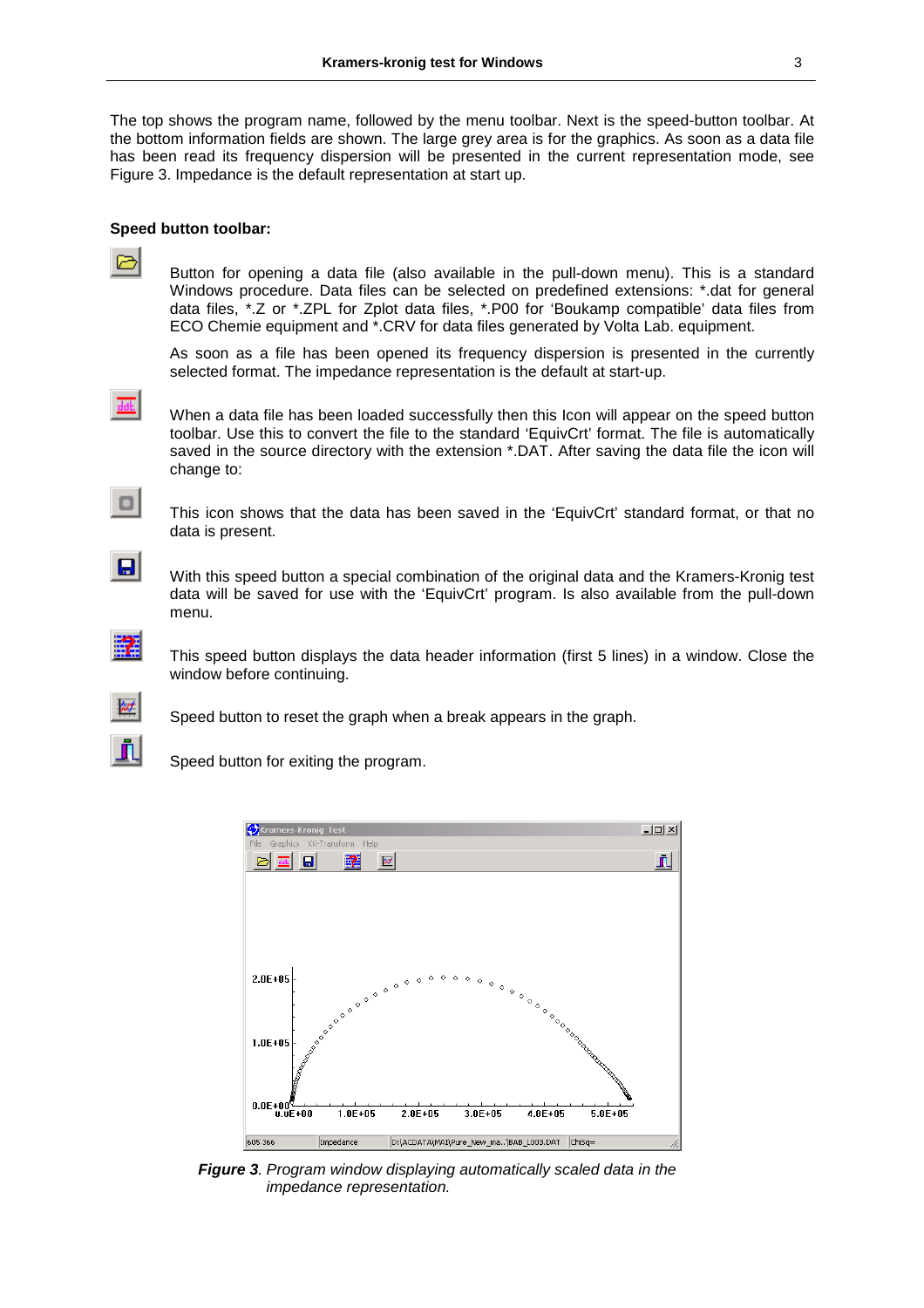#### **Graphical representations:**

Currently only the complex plane representations (real versus imaginary) are available. These can be chosen from the graphics menu (Representation), or directly through the 'hot-key' combinations indicated between parentheses:

- $Impedance$   $(CtrI + I)$
- Admittance  $(CtrI + A)$
- Capacitance  $(CtrI + C)$
- Dielectric (Ctrl + D)
- $\bullet$  Modulus (Ctrl + M)

The current representation is shown in the second field in the bottom bar. See Figure 2.

In the future Bode-type representations will be added.

There is a limited zoom function using the left mouse button. Draw a square in the plot area with this mouse button down. Upon release a new graphics range will be calculated and displayed. In order to restore the original full graph go to the graphics menu, or use the hot-key combination.





## **Kramers-Kronig test settings:**

The settings for the Kramers-Kronig test are placed in a separate window, accessible through the KK-transform window presented in Figure 4. For general use there is no need to change the default values. Currently only the transform test for the impedance and admittance mode are operational. Also only the 'Complex test' is available, the actual transformations will become available at a later date. For details on the procedures, see B.A. Boukamp, J.Electrochem.Soc. **142** (1995) 1885. The frequency range can be decreased in order to see if the main section of the data is free of KK-errors. This selected frequency range can be fixed for subsequent data analysis under the same conditions. The options of adding a capacitance and inductance to the test circuit are described in the previously mentioned paper. The number of time constants per decade (tau-values) can be changed, but practice has proven that approximately 7 tau-values per decade is a good number.

#### **Non-standard data files:**

Standard files are recognized by the first line in the data file. In order to read non-standard files the data format has to be specified in the 'File Properties Window' (Figure 5), which can be accessed through 'Data Settings' in the File menu. A basic data structure is assumed:

- **1)** 0 10 Data header lines. Only the first 40 characters of the first 5 lines will be kept internally. These may be viewed using the speed-button
- **2)** Number of Data Sets. Only when the file contains the number of data sets (in a single line) directly after the 'Data Header Lines' this option must be turned on
- **3)** Column heading. When a single line of column headers precedes the data, turn this option on.



*Figure 5. Window for specifying the data structure for non-standard data files.*